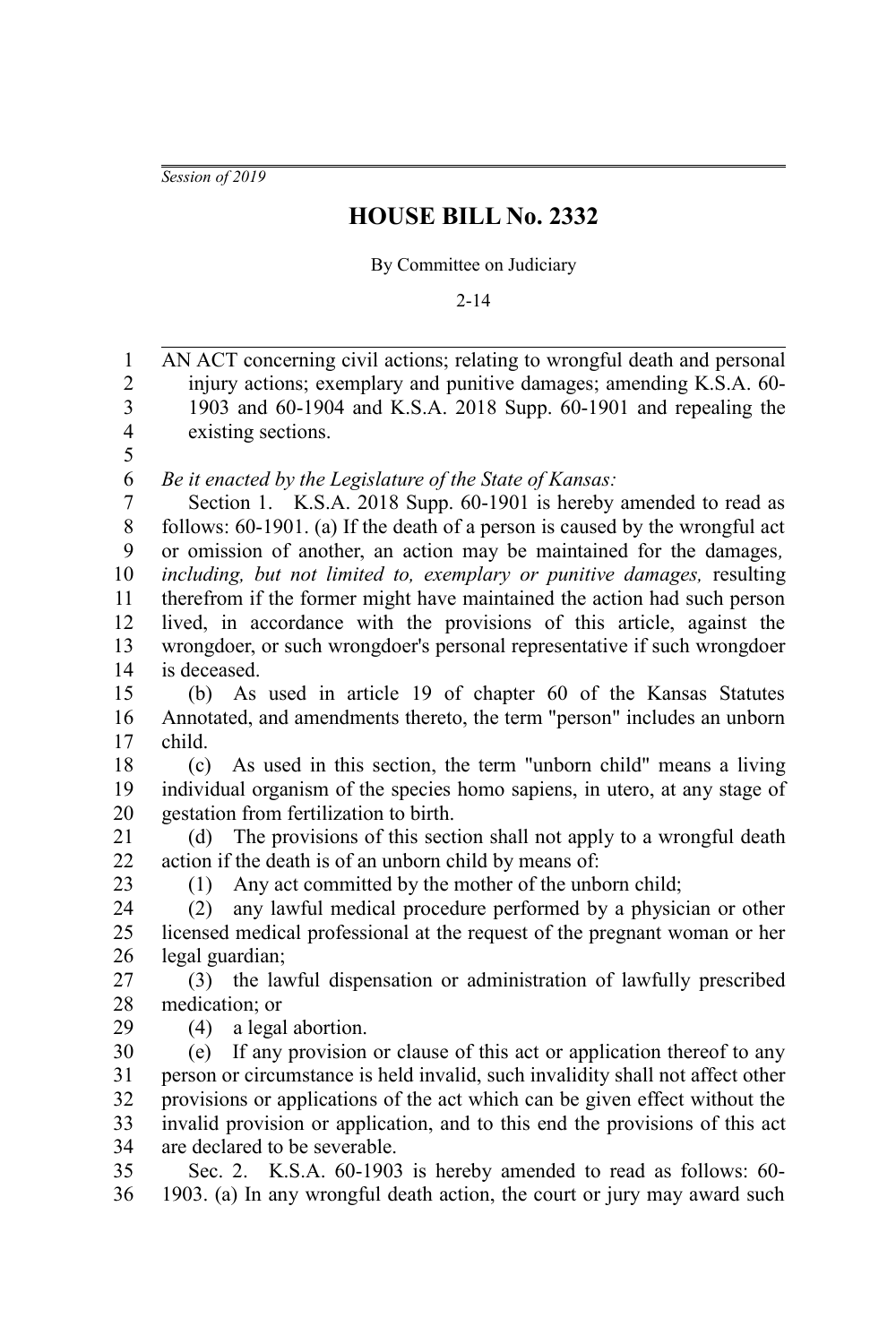damages as are found to be fair and just under all the facts and circumstances, but the damages, other than pecuniary loss sustained by an heir at law*, exclusive of any exemplary or punitive damages*, cannot exceed in the aggregate the sum of \$250,000 and costs. 1 2 3 4

(b) If a wrongful death action is to a jury, the court shall not instruct the jury on the monetary limitation imposed by subsection (a) upon recovery of damages for nonpecuniary loss. If the jury verdict results in an award of damages for nonpecuniary loss which, after deduction of any amounts pursuant to K.S.A. 60-258a*,* and amendments thereto, exceeds the limitation of subsection (a), the court shall enter judgment for damages of \$250,000 for nonpecuniary loss. 5 6 7 8 9 10 11

(c) In any wrongful death action, the verdict shall be itemized by the trier of fact to reflect the amounts, if any, awarded for: 12 13

14 15 (1) Nonpecuniary damages;

(2) expenses for the care of the deceased caused by the injury; and

(3) pecuniary damages other than those itemized under subsection (c) (2). 16 17

(d) Where applicable, the amounts required to be itemized pursuant to subsections  $(c)(1)$  and  $(c)(3)$  shall be further itemized by the trier of fact to reflect those amounts awarded for injuries and losses sustained to date and those awarded for injuries and losses reasonably expected to be sustained in the future. 18 19 20 21  $22$ 

(e) In any wrongful death action, the trial court shall instruct the jury only on those items of damage upon which there is some evidence to base an award. 23 24 25

*(f) The court shall determine the amount of exemplary or punitive damages if awarded by the trier of fact in accordance with K.S.A. 60- 3702, and amendments thereto.* 26 27 28

Sec. 3. K.S.A. 60-1904 is hereby amended to read as follows: 60- 1904. (a) Damages may be recovered for, but are not limited to: 29 30 31

(1) Mental anguish, suffering or bereavement;

32

(2) loss of society, companionship, comfort or protection; (3) loss of marital care, attention, advice or counsel; 33

(4) loss of filial care or attention; 34

35

 $(5)$  loss of parental care, training, guidance or education; and

(6) reasonable funeral expenses for the deceased*; and* 36

*(7) exemplary or punitive damages awarded pursuant to K.S.A. 60- 3702, and amendments thereto*. 37 38

(b) If no probate administration for the estate of the deceased has been commenced, expenses for the care of the deceased which resulted from the wrongful act may also be recovered by any one of the heirs who paid or became liable for them. Those expenses and any amount recovered for funeral expenses shall not be included in the limitation of K.S.A. 60- 39 40 41 42 43